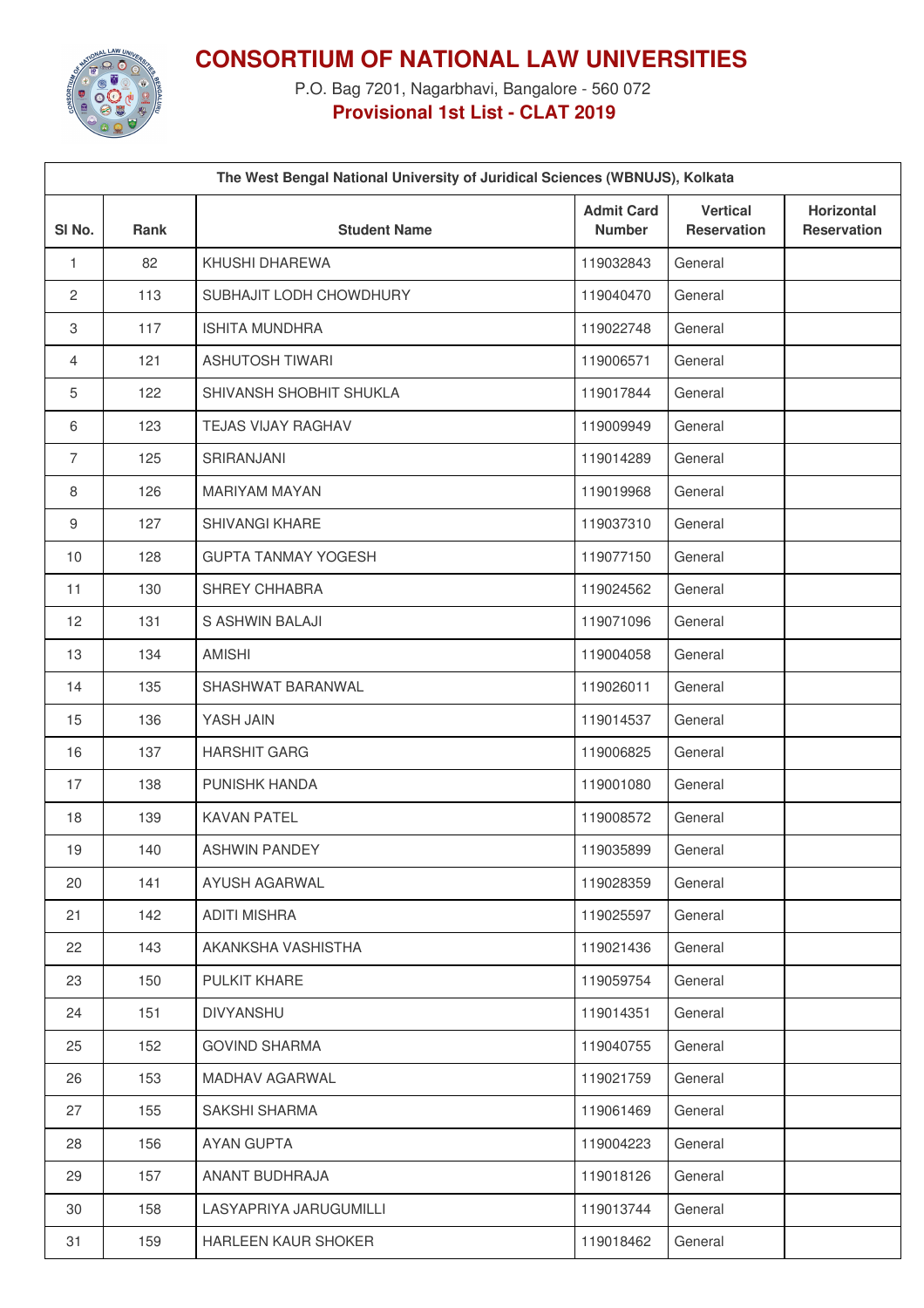| The West Bengal National University of Juridical Sciences (WBNUJS), Kolkata |      |                            |                                    |                                       |                                         |
|-----------------------------------------------------------------------------|------|----------------------------|------------------------------------|---------------------------------------|-----------------------------------------|
| SI No.                                                                      | Rank | <b>Student Name</b>        | <b>Admit Card</b><br><b>Number</b> | <b>Vertical</b><br><b>Reservation</b> | <b>Horizontal</b><br><b>Reservation</b> |
| 32                                                                          | 161  | <b>UDBHAV BHARGAVA</b>     | 119015319                          | General                               |                                         |
| 33                                                                          | 162  | <b>SARTHAK DUBEY</b>       | 119012106                          | General                               |                                         |
| 34                                                                          | 164  | AASTHA ULHAS DHUPPAD       | 119022148                          | General                               |                                         |
| 35                                                                          | 165  | <b>ABHINAV GUPTA</b>       | 119025693                          | General                               |                                         |
| 36                                                                          | 166  | ANSHUM AGARWAL             | 119021110                          | General                               |                                         |
| 37                                                                          | 167  | <b>ISHITA KHANNA</b>       | 119011054                          | General                               |                                         |
| 38                                                                          | 168  | KASHISH HEMANG SATRA       | 119014302                          | General                               |                                         |
| 39                                                                          | 169  | NAVYA BHAYANA              | 119017032                          | General                               |                                         |
| 40                                                                          | 170  | PRATYUSH KUMAR JENA        | 119018864                          | General                               |                                         |
| 41                                                                          | 171  | <b>ANISH BANERJEE</b>      | 119009181                          | General                               |                                         |
| 42                                                                          | 172  | SARTHAK SETHI              | 119047151                          | General                               |                                         |
| 43                                                                          | 174  | <b>DIVYANSH PATEL</b>      | 119032629                          | General                               |                                         |
| 44                                                                          | 175  | SHREYA KHANDELWAL          | 119027339                          | General                               |                                         |
| 45                                                                          | 176  | SNEHIT SINHA               | 119019190                          | General                               |                                         |
| 46                                                                          | 177  | CHIRANJEEV SINGH MARWAHA   | 119008622                          | General                               |                                         |
| 47                                                                          | 178  | DEEKSHA BALAJI VISWANATHAN | 119005413                          | General                               |                                         |
| 48                                                                          | 179  | SUSHIL JOON                | 119008787                          | General                               |                                         |
| 49                                                                          | 180  | SHIWANSH TRIPATHI          | 119034599                          | General                               |                                         |
| 50                                                                          | 182  | PRIYANSHI JAIN             | 119017228                          | General                               |                                         |
| 51                                                                          | 183  | NAIBEDYA AMRIT DASH        | 119005683                          | General                               |                                         |
| 52                                                                          | 184  | <b>ASTHA RATH</b>          | 119012767                          | General                               |                                         |
| 53                                                                          | 185  | <b>SAHAJ MATHUR</b>        | 119004854                          | General                               |                                         |
| 54                                                                          | 186  | MADHAV NARAYAN GOVIND      | 119015444                          | General                               |                                         |
| 55                                                                          | 187  | ASHUTOSH YADAV             | 119023873                          | General                               |                                         |
| 56                                                                          | 188  | ADYA AMBAR BAJPAI          | 119004166                          | General                               |                                         |
| 57                                                                          | 190  | <b>HARDIK BATRA</b>        | 119013626                          | General                               |                                         |
| 58                                                                          | 191  | <b>VARUN GARG</b>          | 119037157                          | General                               |                                         |
| 59                                                                          | 192  | <b>HARSHITA MISHRA</b>     | 119028821                          | General                               |                                         |
| 60                                                                          | 193  | MITTAL PRIYAM GIRISH       | 119018412                          | General                               |                                         |
| 61                                                                          | 195  | LAKSH KAWATRA              | 119012807                          | General                               |                                         |
| 62                                                                          | 196  | DIGVIJAY PRABHAKAR SHINDE  | 119034689                          | General                               |                                         |
| 63                                                                          | 197  | AYUSHI AWASTHI             | 119023378                          | General                               |                                         |
| 64                                                                          | 198  | PRANEETA TIWARI            | 119020654                          | General                               |                                         |
| 65                                                                          | 199  | <b>UDIT PRAJAPAT</b>       | 119064779                          | General                               |                                         |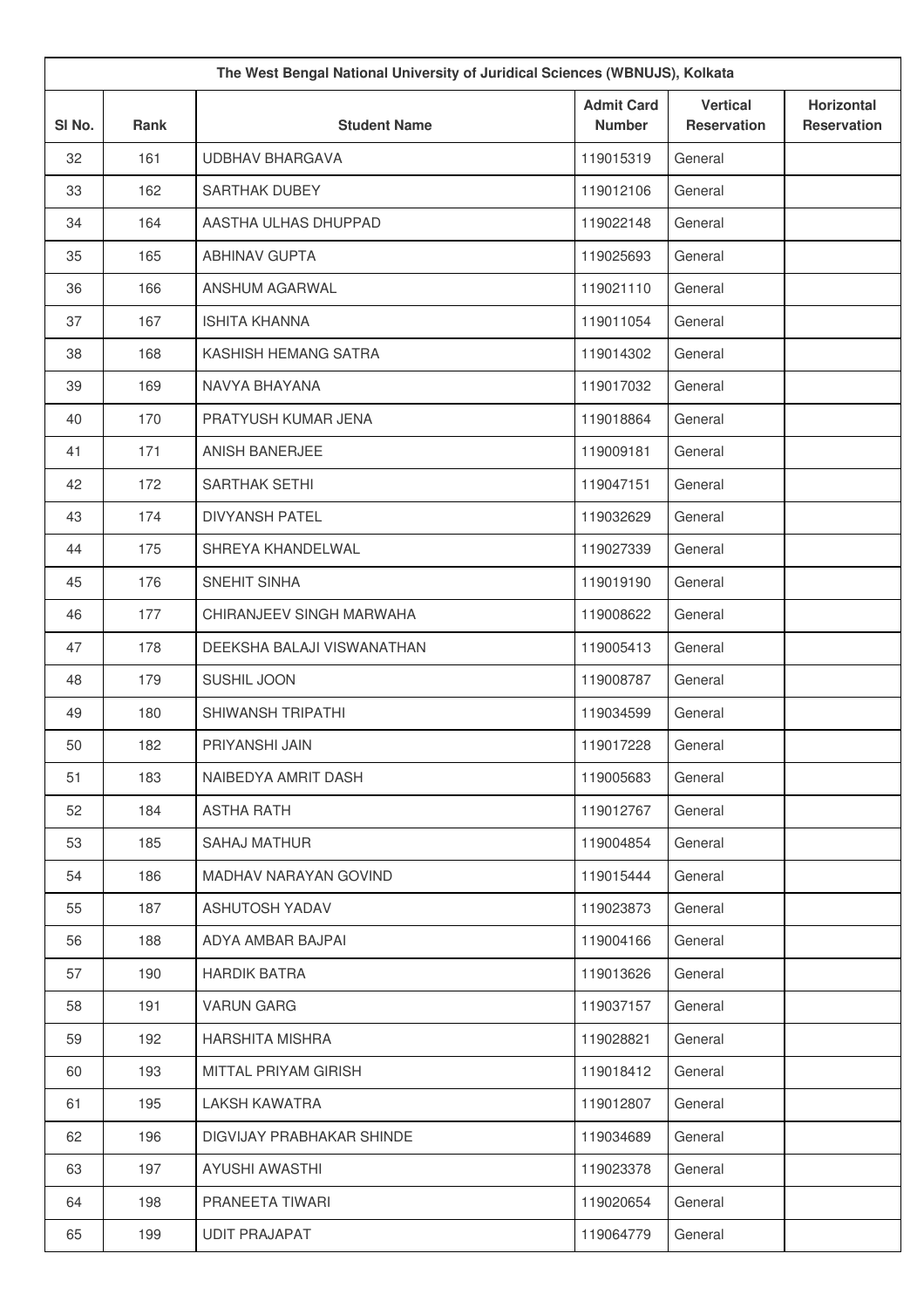| The West Bengal National University of Juridical Sciences (WBNUJS), Kolkata |             |                            |                                    |                                       |                                  |
|-----------------------------------------------------------------------------|-------------|----------------------------|------------------------------------|---------------------------------------|----------------------------------|
| SI No.                                                                      | <b>Rank</b> | <b>Student Name</b>        | <b>Admit Card</b><br><b>Number</b> | <b>Vertical</b><br><b>Reservation</b> | Horizontal<br><b>Reservation</b> |
| 66                                                                          | 200         | ANOUSHKA CHAKRABORTY       | 119018261                          | General                               |                                  |
| 67                                                                          | 201         | <b>TANISH ARORA</b>        | 119006956                          | General                               |                                  |
| 68                                                                          | 202         | ANUSHKA SINGH              | 119030728                          | General                               |                                  |
| 69                                                                          | 203         | <b>GOVIND D WARRIER</b>    | 119027428                          | General                               |                                  |
| 70                                                                          | 274         | SWAGATA MUKHOPADHYAY       | 119049777                          | GC-WB                                 |                                  |
| 71                                                                          | 280         | <b>RUPAL DUGAR</b>         | 119038804                          | GC-WB                                 |                                  |
| 72                                                                          | 310         | SOUMYA GHOSAL              | 119007053                          | GC-WB                                 |                                  |
| 73                                                                          | 356         | SAI SNIGDHA NITTALA        | 119040520                          | GC-WB                                 |                                  |
| 74                                                                          | 1862        | SOUNAK ROY                 | 119018390                          | SC                                    |                                  |
| 75                                                                          | 1906        | SATYAKI MAJUMDAR           | 119019234                          | <b>SC</b>                             |                                  |
| 76                                                                          | 2424        | <b>ARVIND MAHATO</b>       | 119003917                          | OBC-B-WB                              |                                  |
| 77                                                                          | 2853        | <b>ADITYA SUBARNO</b>      | 119027030                          | <b>ST</b>                             |                                  |
| 78                                                                          | 3030        | PRAGYA RAIDAS              | 119028550                          | SC                                    |                                  |
| 79                                                                          | 3311        | <b>HARSHVARDHAN BHOJAK</b> | 119036191                          | SC                                    |                                  |
| 80                                                                          | 3342        | SACHDEV SHARMA             | 119028030                          | SC                                    |                                  |
| 81                                                                          | 3354        | PRANJAL GAUTAM             | 119068455                          | SC                                    |                                  |
| 82                                                                          | 3522        | <b>ANKIT GAUTAM</b>        | 119033870                          | SC                                    |                                  |
| 83                                                                          | 3534        | <b>JALAJ KUMAR ROHIT</b>   | 119014923                          | SC                                    |                                  |
| 84                                                                          | 3564        | <b>VARSHA RAVI</b>         | 119005035                          | SC                                    |                                  |
| 85                                                                          | 3572        | MADEEHA ARSHAD             | 119027570                          | OBC-A-WB                              |                                  |
| 86                                                                          | 3794        | NISHANT NAV RASAILY        | 119017130                          | SC                                    |                                  |
| 87                                                                          | 3839        | BHAVANA JAWA               | 119017989                          | SC                                    |                                  |
| 88                                                                          | 3949        | PRAKHAR SIRONJA            | 119000398                          | SC                                    |                                  |
| 89                                                                          | 3994        | <b>ARCHIT ROHIT</b>        | 119014925                          | SC                                    |                                  |
| 90                                                                          | 4138        | <b>TRIDIB MANDAL</b>       | 119048449                          | SC-WB                                 |                                  |
| 91                                                                          | 4415        | YASH DODANI                | 119022211                          | General                               | PWD <sup>*</sup>                 |
| 92                                                                          | 4474        | <b>GAJULA SUSHANTH</b>     | 119063078                          | General                               | PWD <sup>*</sup>                 |
| 93                                                                          | 4492        | RAMAVATH RAMGOPAL          | 119013671                          | <b>ST</b>                             |                                  |
| 94                                                                          | 4673        | DEEPAK KUMAR MEENA         | 119031669                          | <b>ST</b>                             |                                  |
| 95                                                                          | 4729        | <b>JUBAL RAJ STEPHEN</b>   | 119018599                          | General                               | PWD <sup>*</sup>                 |
| 96                                                                          | 4998        | OTTO DEMO                  | 119021196                          | <b>ST</b>                             |                                  |
| 97                                                                          | 5084        | ROHIT MEENA                | 119068043                          | <b>ST</b>                             |                                  |
| 98                                                                          | 5198        | PADALA KHYATHI SIMANTINI   | 119000582                          | <b>ST</b>                             |                                  |
| 99                                                                          | 5531        | NIKITA KHANNA              | 119061452                          | ST                                    |                                  |